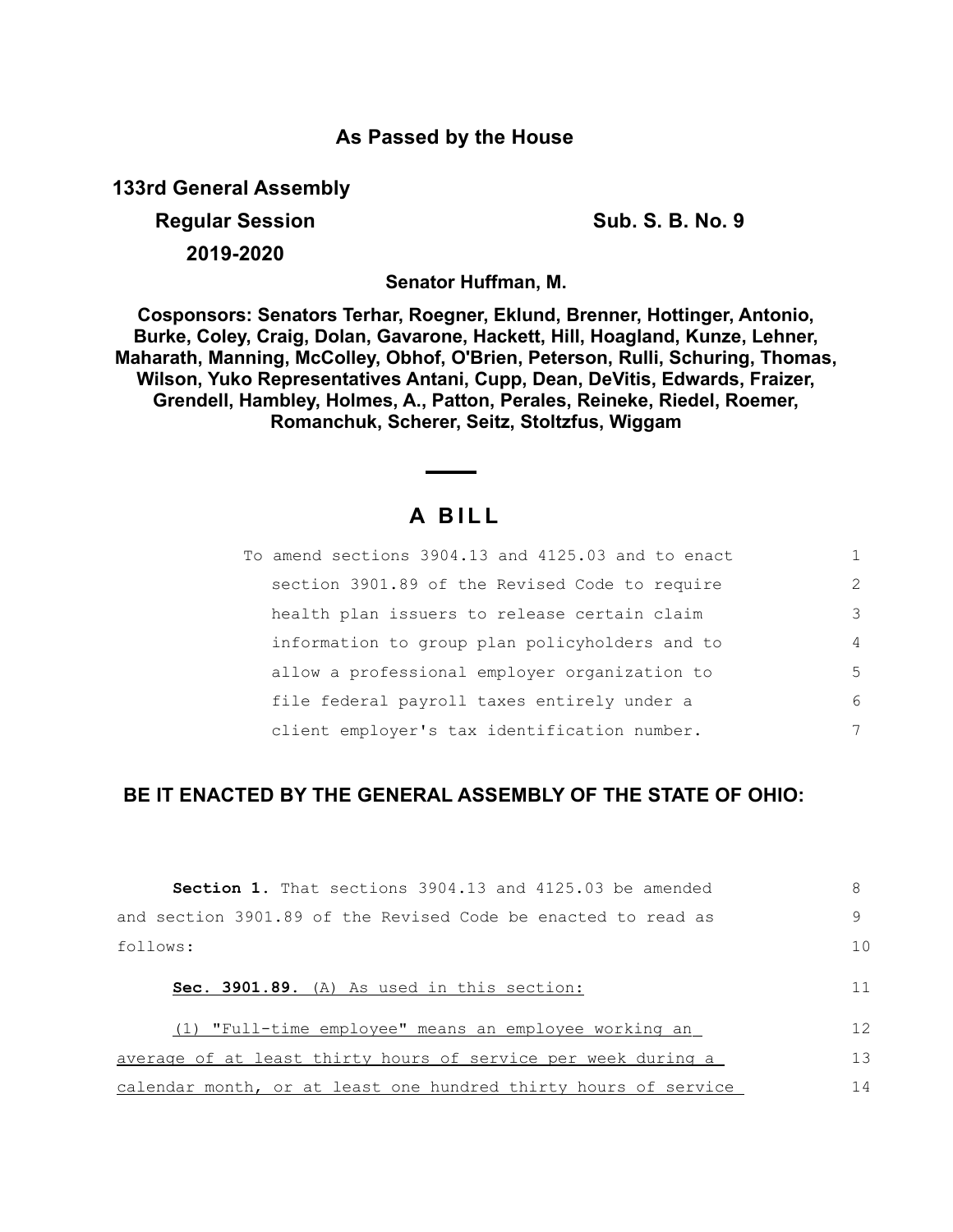| during the calendar month.                                           | 15 |
|----------------------------------------------------------------------|----|
| (2) "Group policyholder" means a policyholder for a health           | 16 |
| insurance policy covering fifty or more full-time employees.         | 17 |
| "Group policyholder" includes an authorized representative of a      | 18 |
| group policyholder.                                                  | 19 |
| (3) "Health plan issuer" has the same meaning as in                  | 20 |
| section 3922.01 of the Revised Code.                                 | 21 |
| (B) (1) (a) A health plan issuer shall, upon request,                | 22 |
| release to each group policyholder monthly claims data and shall     | 23 |
| provide this data within thirty business days of receipt of the      | 24 |
| request.                                                             | 25 |
| (b) A health plan issuer shall not be required to release            | 26 |
| claims information as required in division $(B)$ $(1)$ $(a)$ of this | 27 |
| section more than once per calendar year per group policyholder.     | 28 |
| (2) The data released shall include all of the following             | 29 |
| with regard to the policy in question for the policy period          | 30 |
| immediately preceding or the current policy period, as requested     | 31 |
| by the policyholder:                                                 | 32 |
| (a) The net claims paid or incurred by month;                        | 33 |
| (b) (i) If the group policyholder is an employer, the                | 34 |
| monthly enrollment data by employee only, employee and spouse,       | 35 |
| and employee and family;                                             | 36 |
| (ii) If the group policyholder is not an employer, the               | 37 |
| monthly enrollment data shall be provided and organized in a         | 38 |
| relevant manner.                                                     | 39 |
| (c) Monthly prescription claims information;                         | 40 |
| (d) Paid claims over thirty thousand dollars, including              | 41 |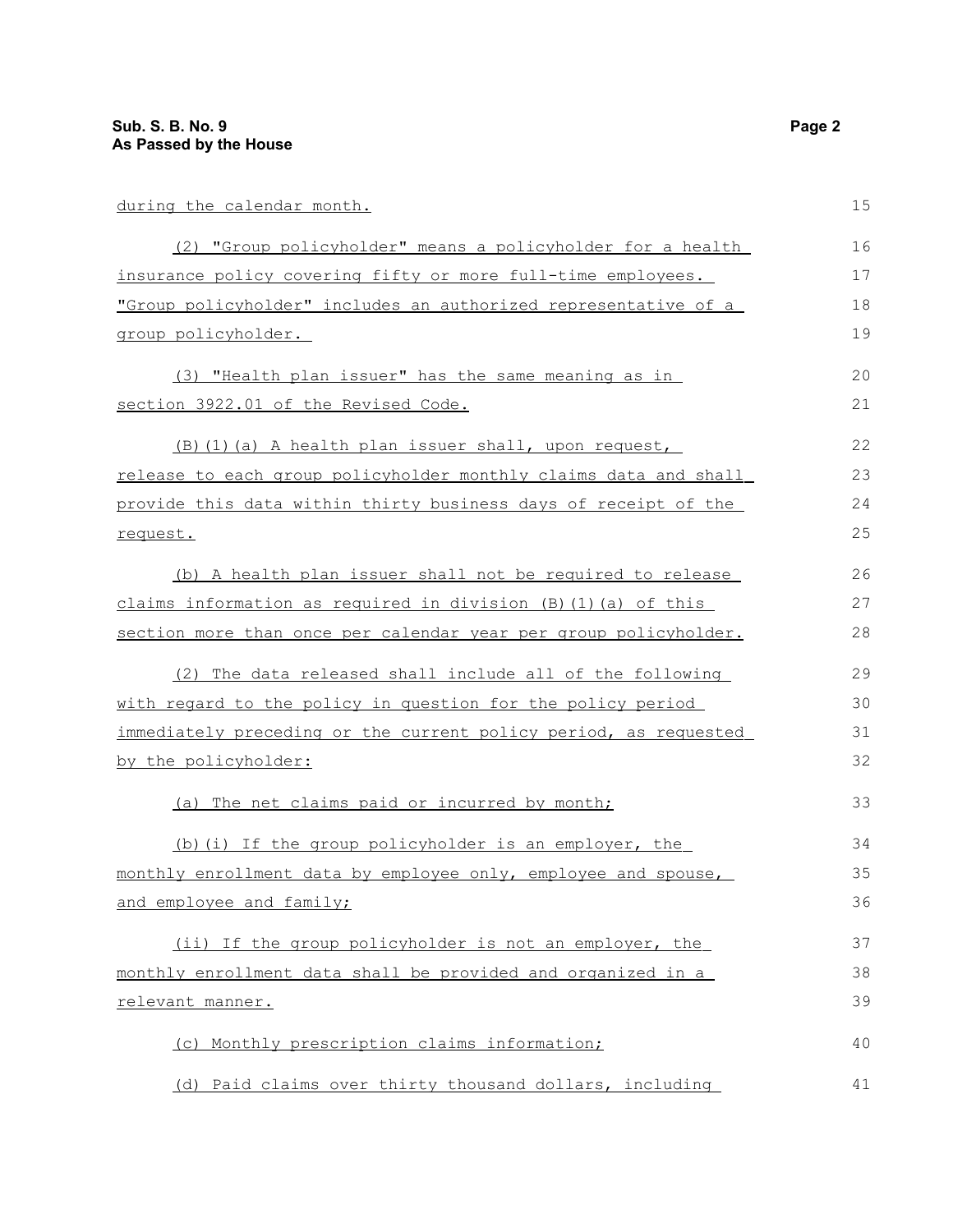claim identifier other than name and the date of occurrence, the amount paid toward each claim, and claimant health condition or diagnosis. (C) A health plan issuer that discloses data or information in compliance with division (B) of this section may condition any such disclosure upon the execution of an agreement with the policyholder absolving the health plan issuer from civil liability related to the use of such data or information. (D) A health plan issuer that provides data or information in compliance with division (B) of this section shall be immune from civil liability for any acts or omissions of any person's subsequent use of such data or information. (E) This section shall not be construed as authorizing the disclosure of the identity of a particular individual covered under the group policy, nor the disclosure of any covered individual's particular health insurance claim, condition, or diagnosis, which would violate federal or state law. (F) A group policyholder is entitled to receive protected health information under this section only after an appropriately authorized representative of the group policyholder makes to the health plan issuer a certification substantially similar to the following: "I hereby certify and have demonstrated that the plan documents comply with the requirements of 45 C.F.R. 164.504(f) (2) and that the group policyholder will safeguard and limit the use and disclosure of protected health information that the policyholder may receive from the group health plan to perform plan administration functions." 42 43 44 45 46 47 48 49 50 51 52 53 54 55 56 57 58 59 60 61 62 63 64 65 66 67 68 69

 (G) A group policyholder that does not provide the 70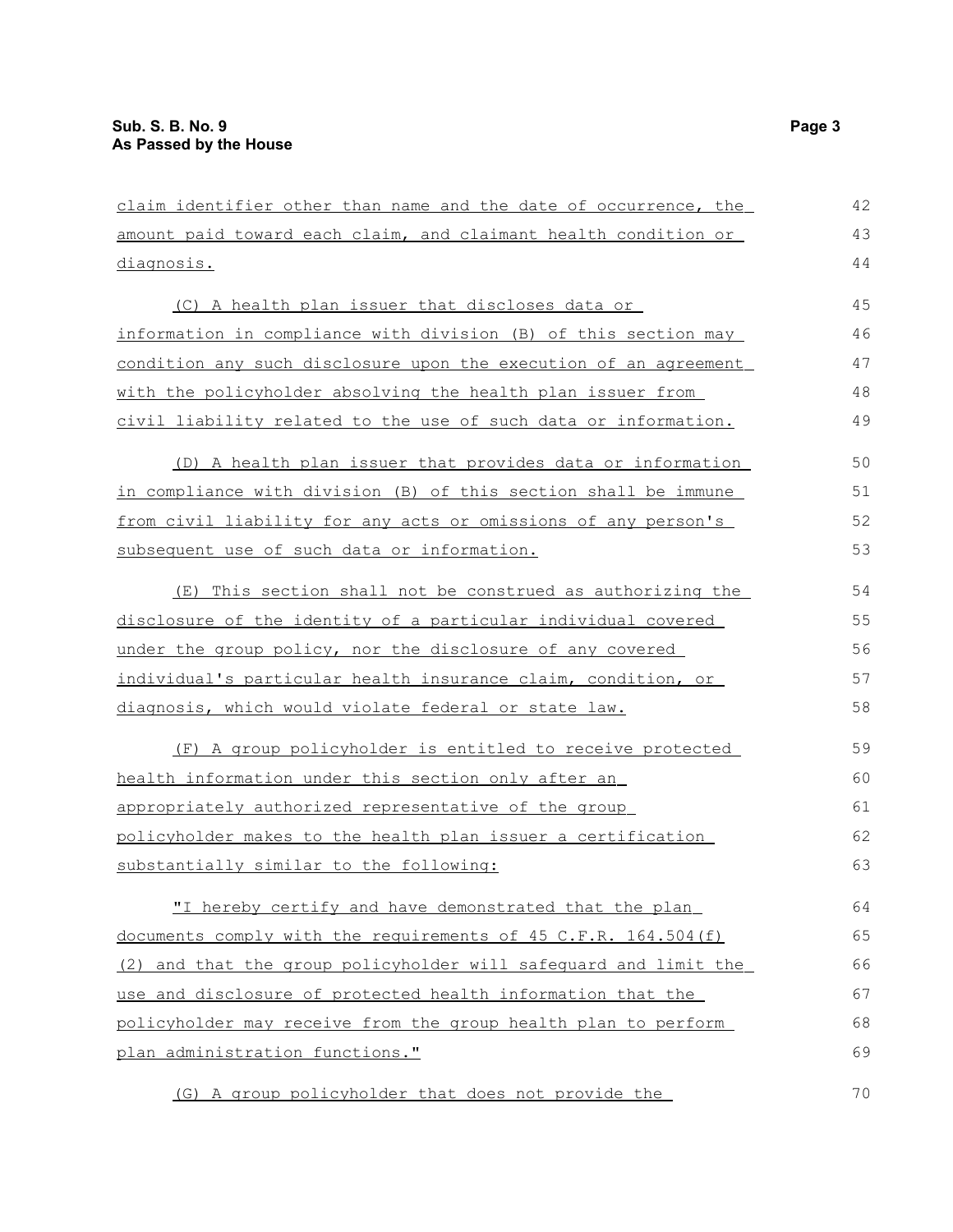| certification required in division (F) of this section is not    | 71 |
|------------------------------------------------------------------|----|
| entitled to receive the protected health information described   | 72 |
| in division (B) (2) (d) of this section, but is entitled to      | 73 |
| receive a report of claim information that includes the other    | 74 |
| information described under division (B) of this section.        | 75 |
| (H) Committing a series of violations of this section            | 76 |
| that, taken together, constitute a practice or pattern shall be  | 77 |
| considered an unfair or deceptive practice under sections        | 78 |
| 3901.19 to 3901.26 of the Revised Code.                          | 79 |
| (I) Nothing in this section shall be construed as                | 80 |
| prohibiting a health plan issuer from disclosing additional      | 81 |
| claims information beyond what is required by this section.      | 82 |
| Sec. 3904.13. No insurance institution, agent, or                | 83 |
| insurance support organization shall disclose any personal or    | 84 |
| privileged information about an individual collected or received | 85 |
| in connection with an insurance transaction, unless the          | 86 |
| disclosure is made pursuant to any of the following:             | 87 |
| (A) With the written authorization of the individual,            | 88 |
| provided:                                                        | 89 |
| (1) If such authorization is submitted by another                | 90 |
| insurance institution, agent, or insurance support organization, | 91 |
| the authorization meets the requirements of section 3904.06 of   | 92 |
| the Revised Code;                                                | 93 |
| (2) If such authorization is submitted by a person other         | 94 |
| than an insurance institution, agent, or insurance support       | 95 |
| organization, the authorization is dated, signed by the          | 96 |
| individual, and obtained one year or less prior to the date a    | 97 |
| disclosure is sought under this division.                        | 98 |
| (B) To a person other than an insurance institution,             | 99 |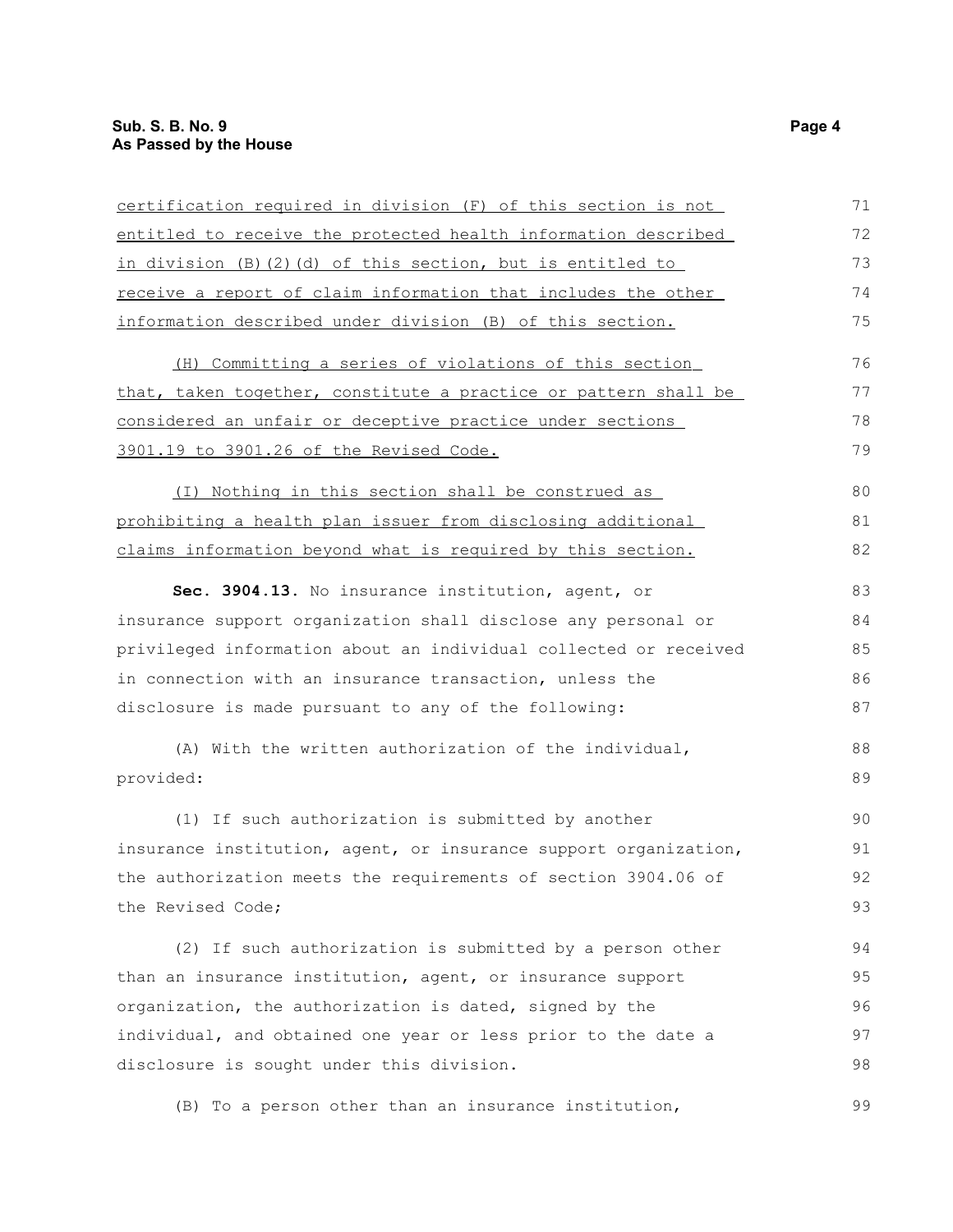| agent, or insurance support organization, provided such          | 100 |
|------------------------------------------------------------------|-----|
| disclosure is reasonably necessary for the following reasons:    | 101 |
| (1) To enable such person to perform a business,                 | 102 |
| professional, or insurance function for the disclosing insurance | 103 |
| institution, agent, or insurance support organization, and such  | 104 |
| person agrees not to disclose the information further without    | 105 |
| the individual's written authorization unless the further        | 106 |
| disclosure either:                                               | 107 |
| (a) Would otherwise be permitted by this section if made         | 108 |
| by an insurance institution, agent, or insurance support         | 109 |
| organization;                                                    | 110 |
| (b) Is reasonably necessary for such person to perform its-      | 111 |
| the person's function for the disclosing insurance institution,  | 112 |
| agent, or insurance support organization.                        | 113 |
| (2) To enable such person to provide information to the          | 114 |
| disclosing insurance institution, agent, or insurance support    | 115 |
| organization for the purpose of either:                          | 116 |
| (a) Determining an individual's eligibility for an               | 117 |
| insurance benefit or payment;                                    | 118 |
| (b) Detecting or preventing criminal activity, fraud,            | 119 |
| material misrepresentation, or material nondisclosure in         | 120 |
| connection with an insurance transaction.                        | 121 |
| (C) To an insurance institution, agent, insurance support        | 122 |
| organization, or self-insurer, provided the information          | 123 |
| disclosed is limited to that which is reasonably necessary       | 124 |
| either:                                                          | 125 |
| (1) To detect or prevent criminal activity, fraud,               | 126 |
| material misrepresentation, or material nondisclosure in         | 127 |
|                                                                  |     |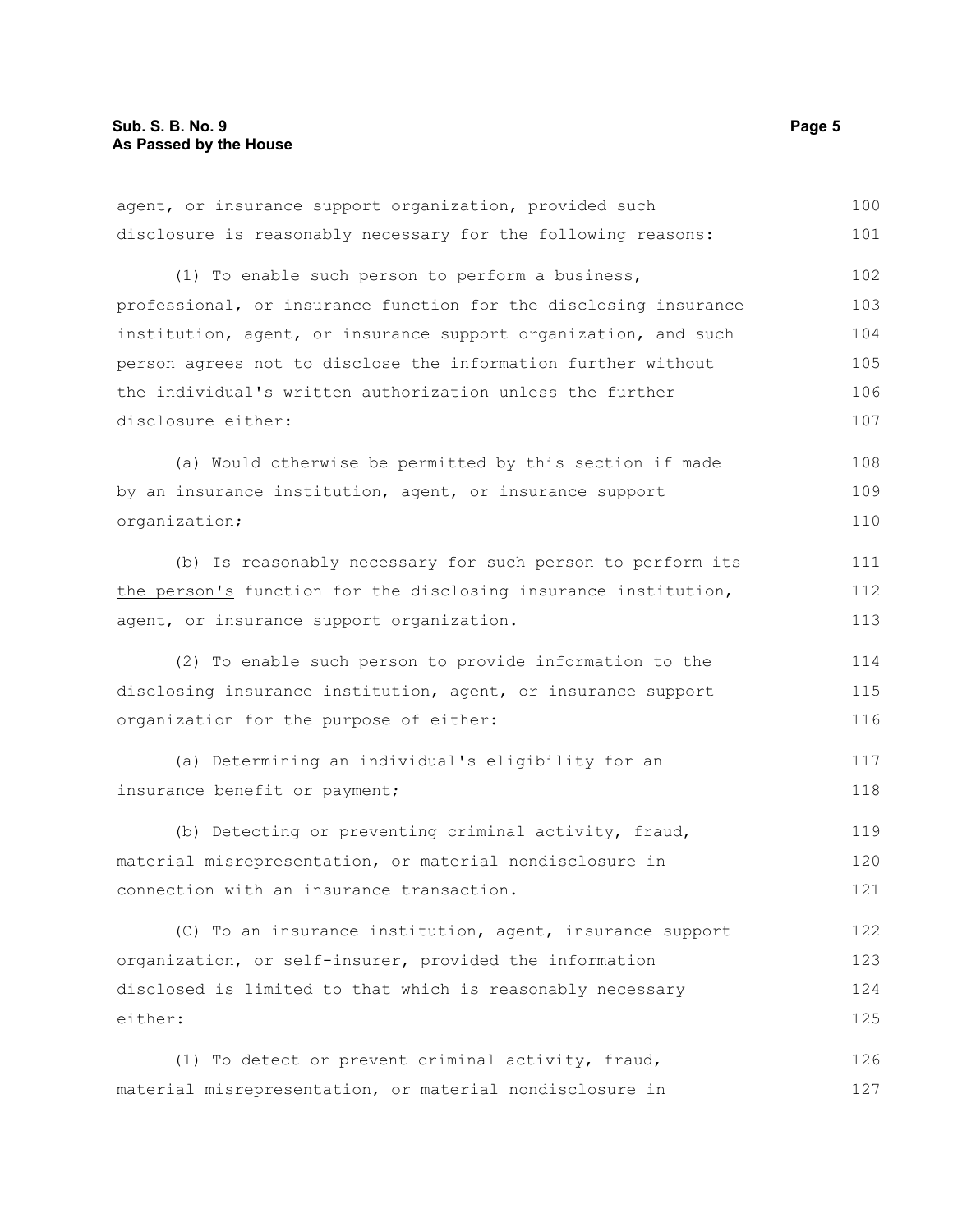connection with insurance transactions; (2) For either the disclosing or receiving insurance institution, agent, or insurance support organization to perform its function in connection with an insurance transaction involving the individual. (D) To a medical care institution or medical professional for the purpose of verifying insurance coverage or benefits, informing an individual of a medical problem of which the individual may not be aware, or conducting an operations or services audit to verify the individuals treated by the medical professional or at the medical care institution. However, only such information may be disclosed as is reasonably necessary to accomplish any of the purposes set forth in this division. (E) To an insurance regulatory authority; (F) To a law enforcement or other governmental authority to protect the interests of the insurance institution, agent, or insurance support organization in preventing or prosecuting the perpetration of fraud upon it; or if the insurance institution, agent or insurance support organization reasonably believes that illegal activities have been conducted by the individual; (G) As otherwise permitted or required by law; (H) In response to a facially valid administrative or judicial order, including a search warrant or subpoena; (I) Made for the purpose of conducting actuarial or research studies, provided the following conditions are met: (1) No individual may be identified in any actuarial or research report; (2) Materials allowing the individual to be identified are 128 129 130 131 132 133 134 135 136 137 138 139 140 141 142 143 144 145 146 147 148 149 150 151 152 153 154 155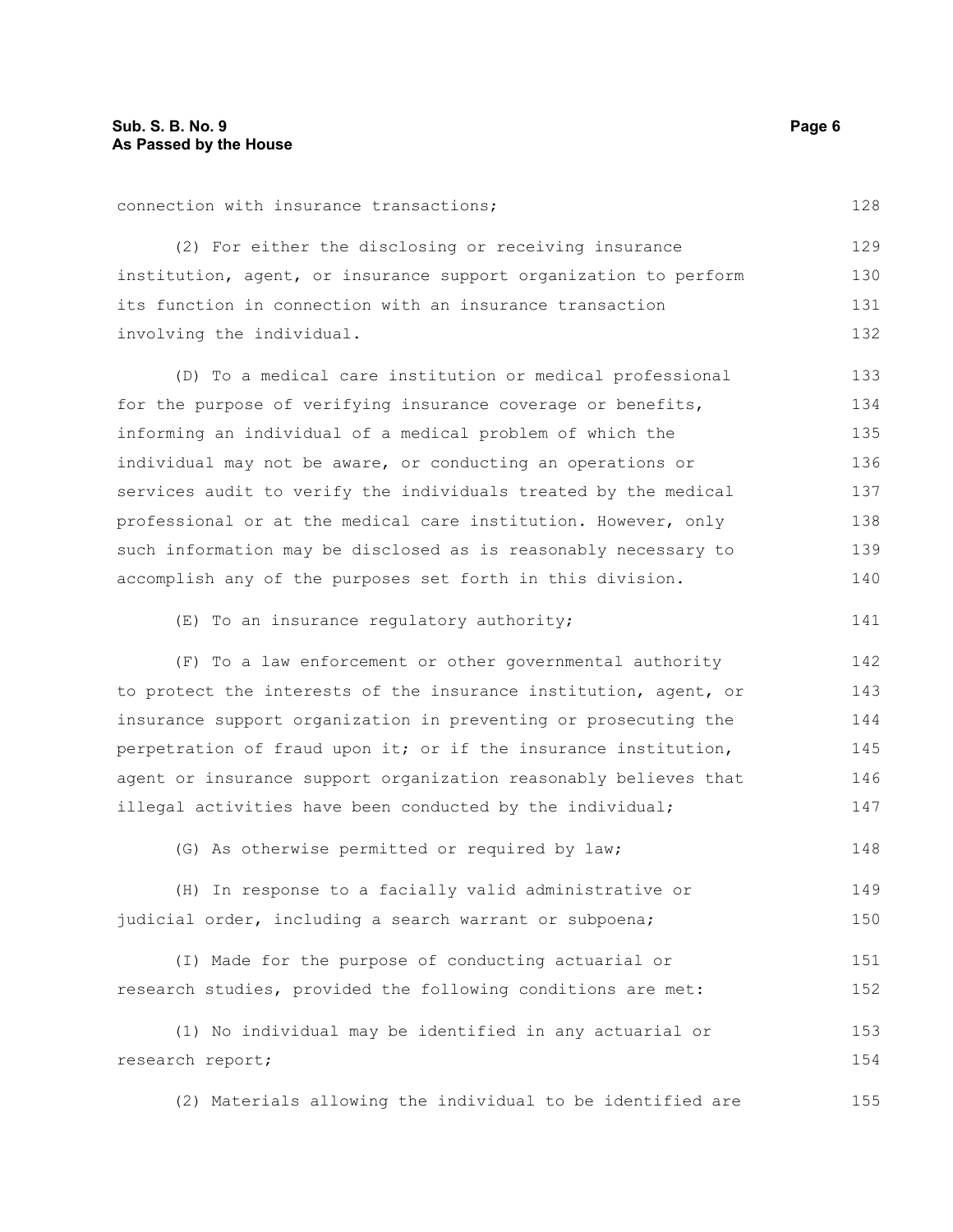| returned or destroyed as soon as they are no longer needed;      | 156 |
|------------------------------------------------------------------|-----|
| (3) The actuarial or research organization agrees not to         | 157 |
| disclose the information unless the disclosure would otherwise   | 158 |
| be permitted by this section if made by an insurance             | 159 |
| institution, agent, or insurance support organization.           | 160 |
| (J) To a party or representative of a party to a proposed        | 161 |
| or consummated sale, transfer, merger, or consolidation of all   | 162 |
| or part of the business of the insurance institution, agent, or  | 163 |
| insurance support organization, provided the following           | 164 |
| conditions are met:                                              | 165 |
| (1) Prior to the consummation of the sale, transfer,             | 166 |
| merger, or consolidation, only such information is disclosed as  | 167 |
| is reasonably necessary to enable the recipient to make business | 168 |
| decisions about the purchase, transfer, merger, or               | 169 |
| consolidation;                                                   | 170 |
| (2) The recipient agrees not to disclose the information,        | 171 |
| unless the disclosure would otherwise be permitted by this       | 172 |
| section if made by an insurance institution, agent, or insurance | 173 |
| support organization.                                            | 174 |
| (K) To a person whose only use of such information will be       | 175 |
| in connection with the marketing of a product or service,        | 176 |
| provided the following conditions are met:                       | 177 |
| (1) No medical record information, privileged information,       | 178 |
| or personal information relating to an individual's character,   | 179 |
| personal habits, mode of living, or general reputation is        | 180 |
| disclosed, and no classification derived from such information   | 181 |
| is disclosed;                                                    | 182 |
| (2) The individual has been given an opportunity to              | 183 |
| indicate that-he_the_individual does not want personal           | 184 |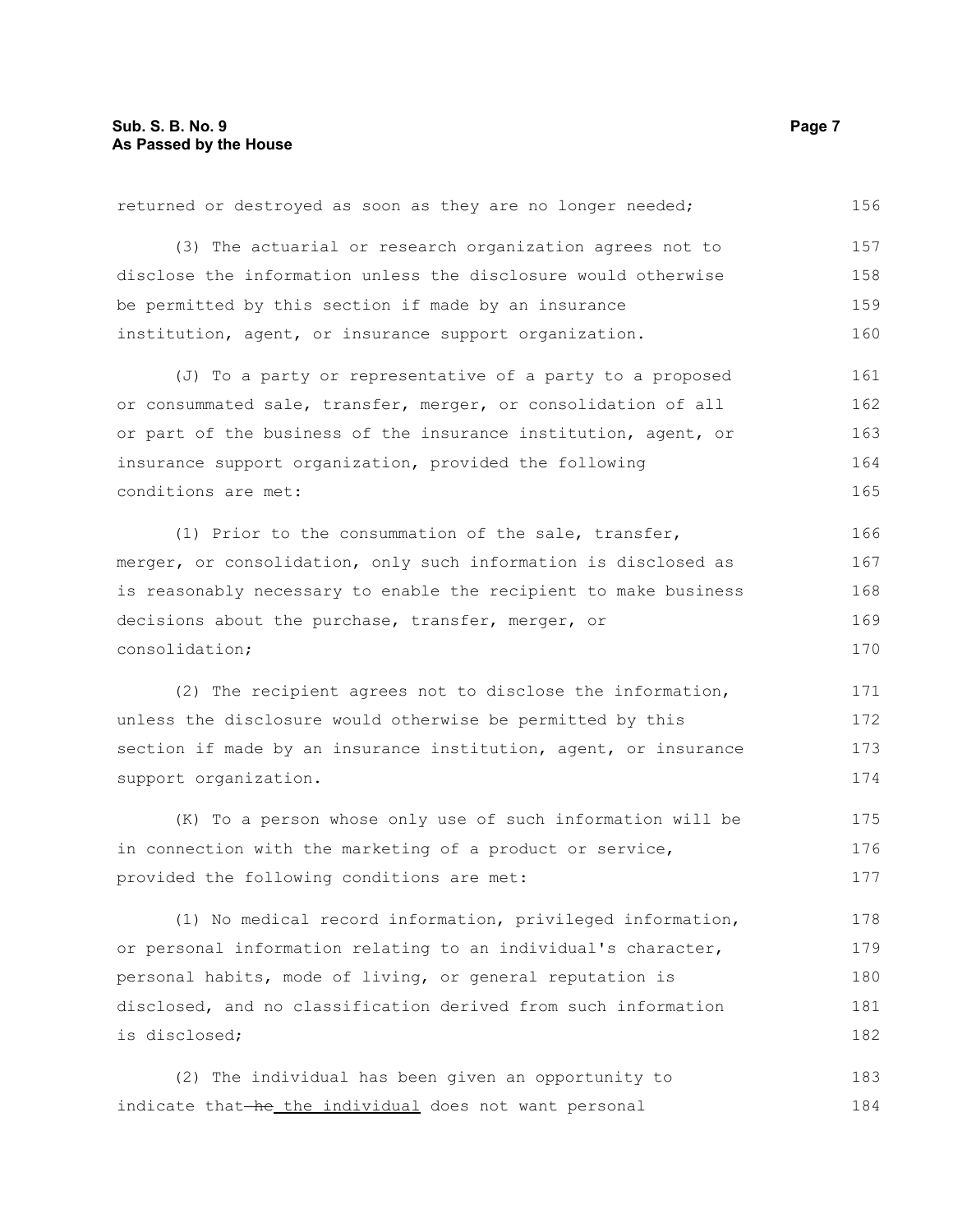information disclosed for marketing purposes and has given no indication that-he the individual does not want the information disclosed; 185 186 187

(3) The person receiving such information agrees not to use it except in connection with the marketing of a product or service. 188 189 190

(L) To an affiliate whose only use of the information will be in connection with an audit of the insurance institution or agent or the marketing of an insurance product or service, provided the affiliate agrees not to disclose the information for any other purpose or to unaffiliated persons; 191 192 193 194 195

(M) By a consumer reporting agency, provided the disclosure is to a person other than an insurance institution or agent; 196 197 198

(N) To a group policyholder for the purpose of reporting claims experience or conducting an audit of the insurance institution's or agent's operations or services, provided the information disclosed is reasonably necessary for the group policyholder to conduct the review or audit; 199 200 201 202 203

## (O) To a group policyholder as provided in section 3901.89 of the Revised Code; 204 205

(P) To a professional peer review organization for the purpose of reviewing the service or conduct of a medical care institution or medical professional; 206 207 208

 $(P)$  (Q) To a governmental authority for the purpose of determining the individual's eligibility for health benefits for which the governmental authority may be liable; 209 210 211

 $(Q)$  (R) To a certificate holder or policyholder for the 212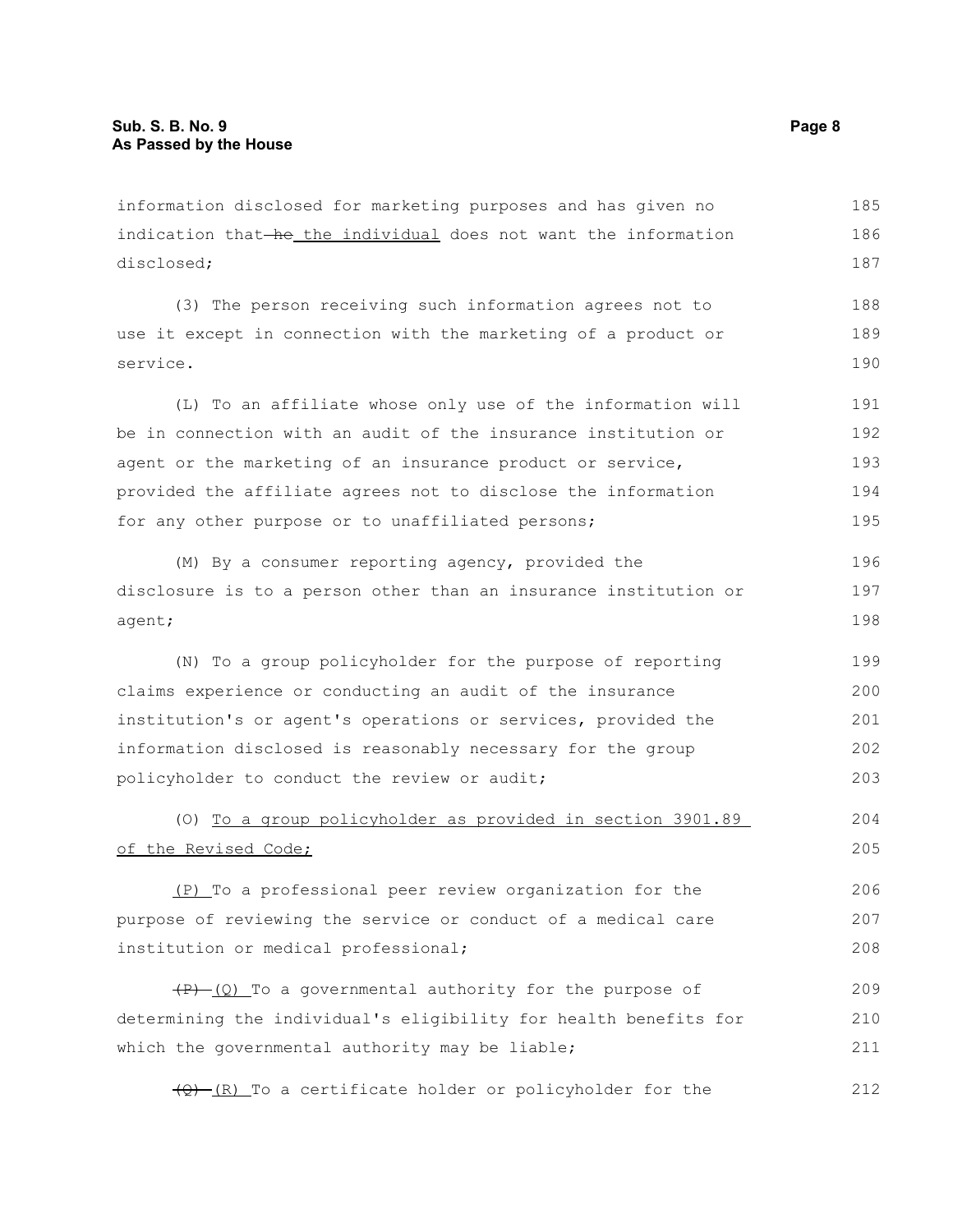purpose of providing information regarding the status of an insurance transaction; (R) (S) To a lienholder, mortgagee, assignee, lessor, or other person shown on the records of an insurance institution or agent as having a legal or beneficial interest in a policy of insurance, provided the following conditions are met: (1) No medical record information is disclosed unless the disclosure would otherwise be permitted by this section; (2) The information disclosed is limited to that which is reasonably necessary to permit such person to protect its interests in such policy. **Sec. 4125.03.** (A) The professional employer organization with whom a shared employee is coemployed shall do all of the following: (1) Pay wages associated with a shared employee pursuant to the terms and conditions of compensation in the professional employer organization agreement between the professional employer organization and the client employer; (2) Pay all related payroll taxes associated with a shared employee independent of the terms and conditions contained in the professional employer organization agreement between the professional employer organization and the client employer; (3) Maintain workers' compensation coverage, pay all workers' compensation premiums and manage all workers' compensation claims, filings, and related procedures associated with a shared employee in compliance with Chapters 4121. and 213 214 215 216 217 218 219 220 221 222 223 224 225 226 227 228 229 230 231 232 233 234 235 236 237 238

4123. of the Revised Code, except that when shared employees include family farm officers, ordained ministers, or corporate officers of the client employer, payroll reports shall include 239 240 241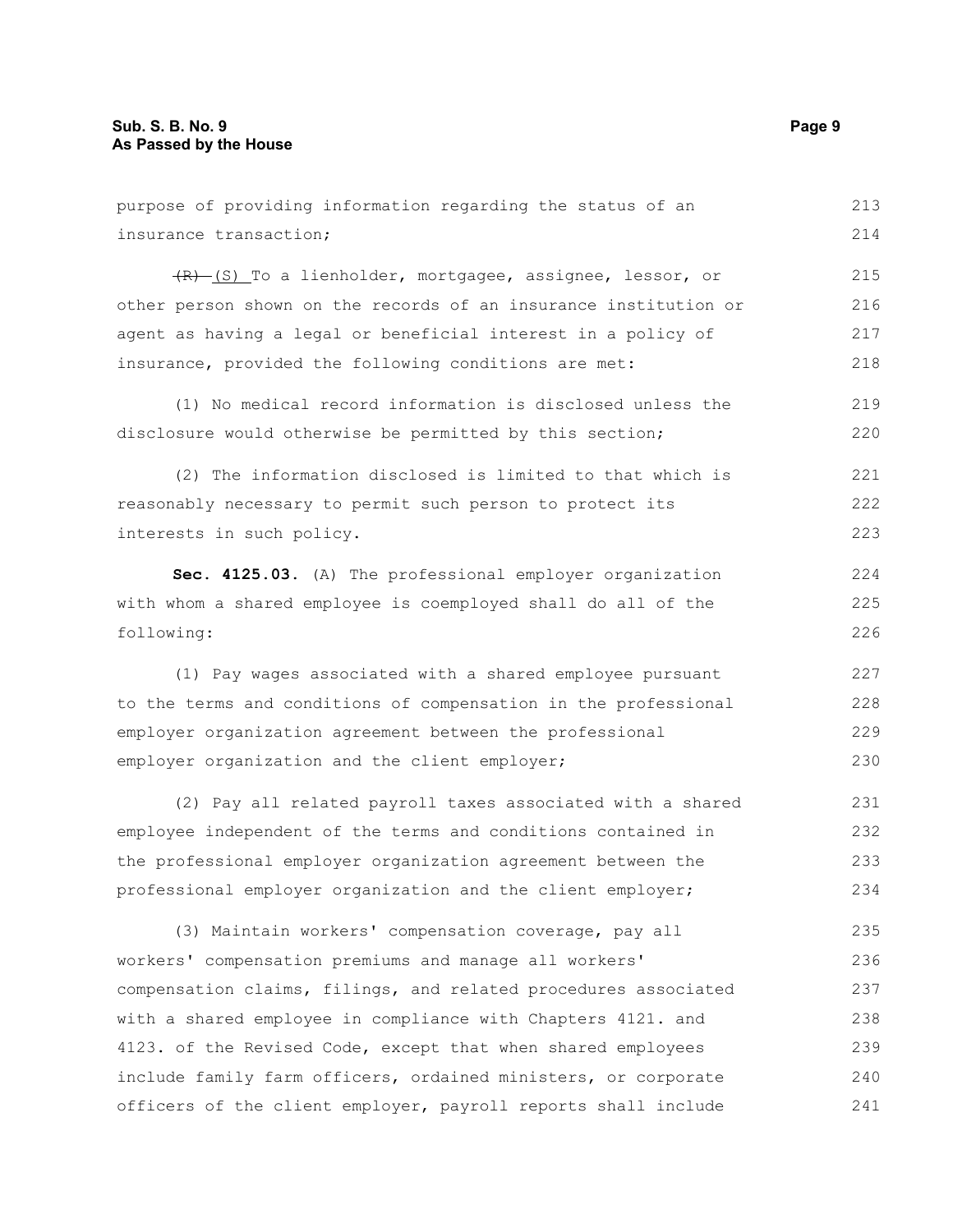| the entire amount of payroll associated with those persons;      | 242 |
|------------------------------------------------------------------|-----|
| (4) Provide written notice to each shared employee it            | 243 |
| assigns to perform services to a client employer of the          | 244 |
| relationship between and the responsibilities of the             | 245 |
| professional employer organization and the client employer;      | 246 |
| (5) Maintain complete records separately listing the             | 247 |
| manual classifications of each client employer and the payroll   | 248 |
| reported to each manual classification for each client employer  | 249 |
| for each payroll reporting period during the time period covered | 250 |
| in the professional employer organization agreement;             | 251 |
| (6) Maintain a record of workers' compensation claims for        | 252 |
| each client employer;                                            | 253 |
| (7) Make periodic reports, as determined by the                  | 254 |
| administrator of workers' compensation, of client employers and  | 255 |
| total workforce to the administrator;                            | 256 |
| (8) Report individual client employer payroll, claims, and       | 257 |
| classification data under a separate and unique subaccount to    | 258 |
| the administrator;                                               | 259 |
| (9) Within fourteen days after receiving notice from the         | 260 |
| bureau of workers' compensation that a refund or rebate will be  | 261 |
| applied to workers' compensation premiums, provide a copy of     | 262 |
| that notice to any client employer to whom that notice is        | 263 |
| relevant.                                                        | 264 |
| (B) The professional employer organization with whom a           | 265 |
| shared employee is coemployed shall provide a list of all of the | 266 |
| following information to the client employer upon the written    | 267 |
| request of the client employer:                                  | 268 |
| (1) All workers' compensation claims, premiums, and              | 269 |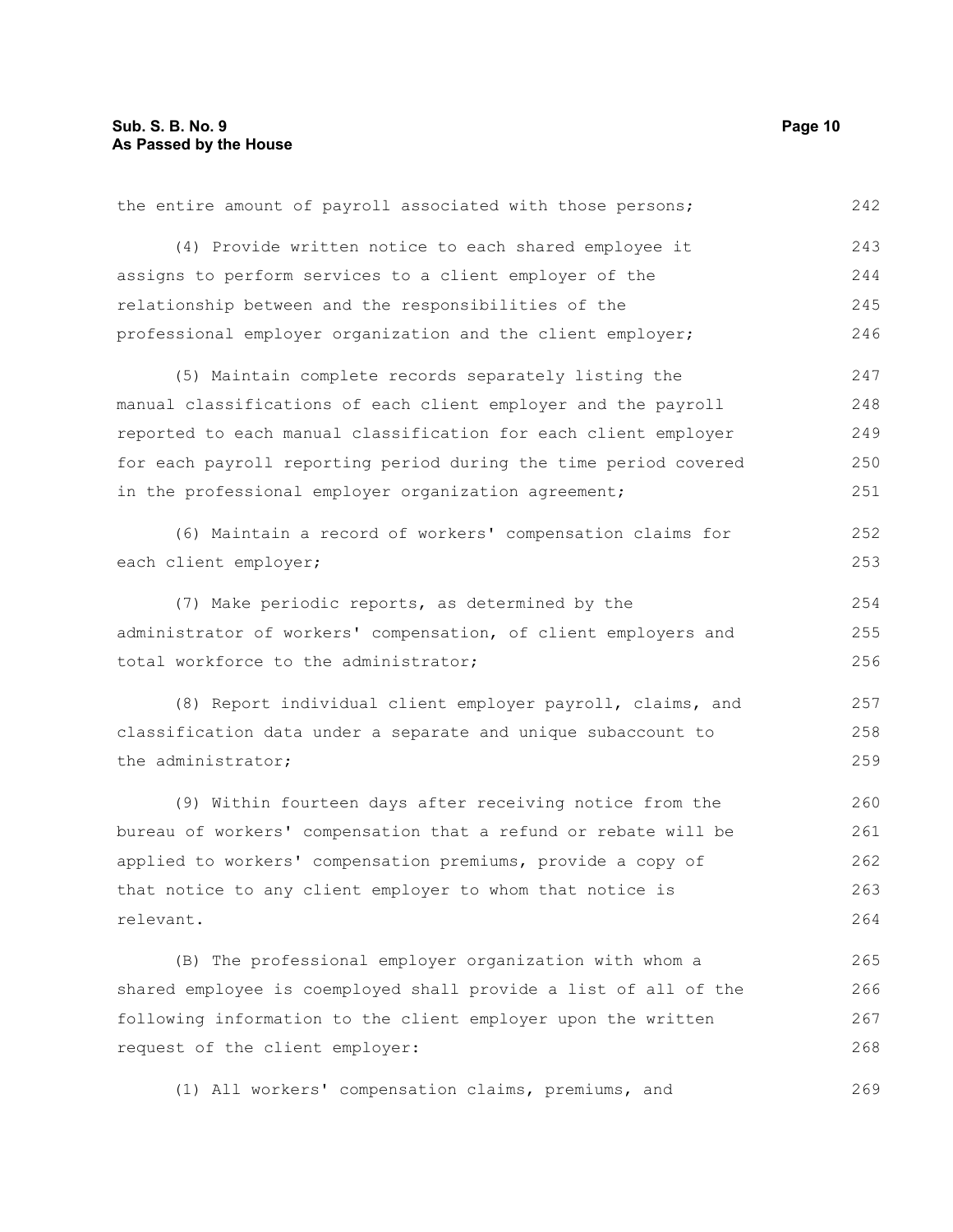client employer.

| payroll associated with that client employer;                    | 270 |
|------------------------------------------------------------------|-----|
| (2) Compensation and benefits paid and reserves                  | 271 |
| established for each claim listed under division (B) (1) of this | 272 |
| section;                                                         | 273 |
| (3) Any other information available to the professional          | 274 |
| employer organization from the bureau of workers' compensation   | 275 |
| regarding that client employer.                                  | 276 |
| (C)(1) A professional employer organization shall provide        | 277 |
| the information required under division (B) of this section in   | 278 |
| writing to the requesting client employer within forty-five days | 279 |
| after receiving a written request from the client employer.      | 280 |
| (2) For purposes of division (C) of this section, a              | 281 |
| professional employer organization has provided the required     | 282 |
| information to the client employer when the information is       | 283 |
| received by the United States postal service or when the         | 284 |
| information is personally delivered, in writing, directly to the | 285 |

(D) Except as provided in section 4125.08 of the Revised Code and unless otherwise agreed to in the professional employer organization agreement, the professional employer organization with whom a shared employee is coemployed has a right of direction and control over each shared employee assigned to a client employer's location. However, a client employer shall retain sufficient direction and control over a shared employee as is necessary to do any of the following: 287 288 289 290 291 292 293 294

(1) Conduct the client employer's business, including training and supervising shared employees; 295 296

(2) Ensure the quality, adequacy, and safety of the goods or services produced or sold in the client employer's business; 297 298

286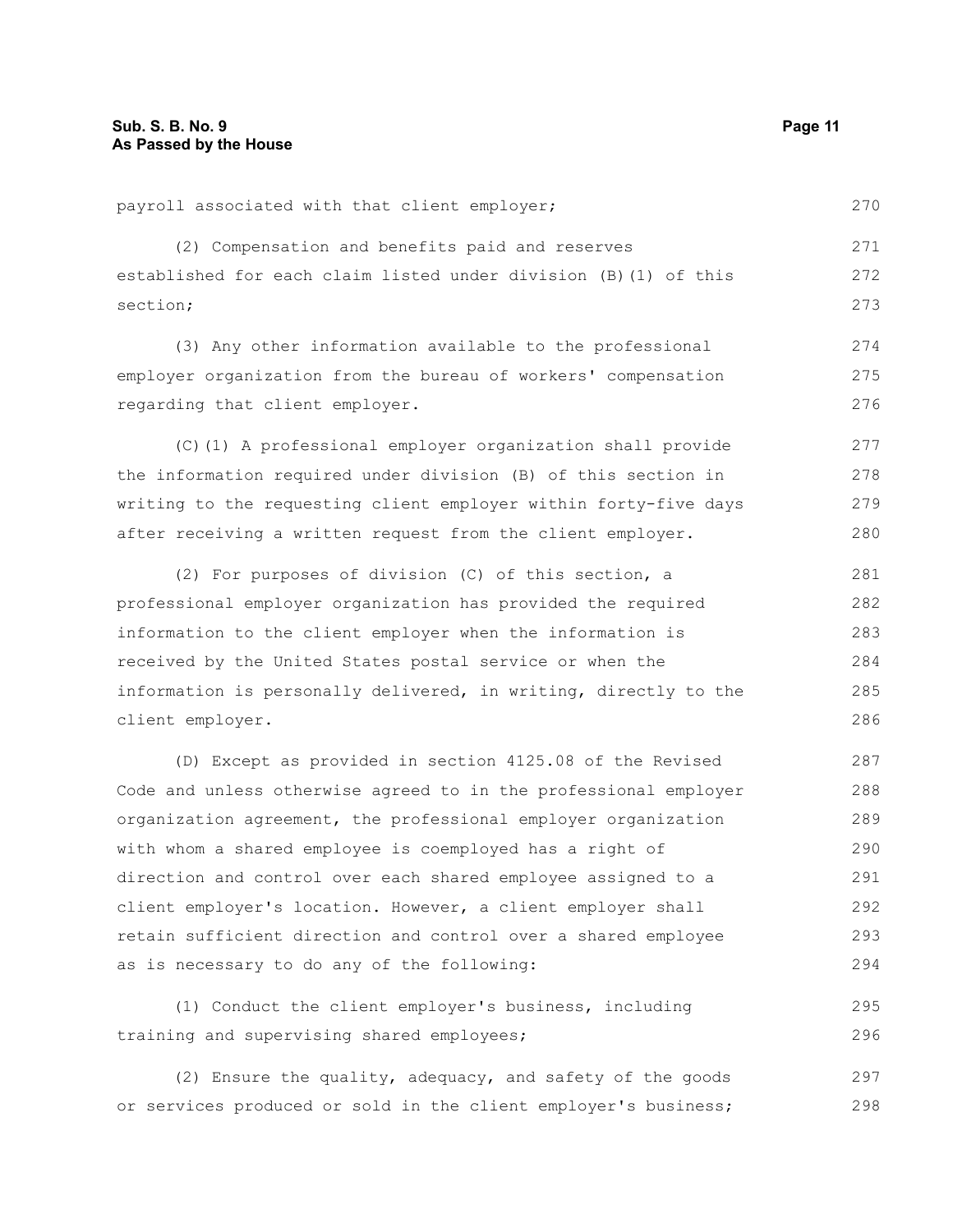| (3) Discharge any fiduciary responsibility that the client       | 299 |
|------------------------------------------------------------------|-----|
| employer may have;                                               | 300 |
| (4) Comply with any applicable licensure, regulatory, or         | 301 |
| statutory requirement of the client employer.                    | 302 |
| (E) Unless otherwise agreed to in the professional               | 303 |
| employer organization agreement, liability for acts, errors, and | 304 |
| omissions shall be determined as follows:                        | 305 |
| (1) A professional employer organization shall not be            | 306 |
| liable for the acts, errors, and omissions of a client employer  | 307 |
| or a shared employee when those acts, errors, and omissions      | 308 |
| occur under the direction and control of the client employer.    | 309 |
| (2) A client employer shall not be liable for the acts,          | 310 |
| errors, and omissions of a professional employer organization or | 311 |
| a shared employee when those acts, errors, and omissions occur   | 312 |
| under the direction and control of the professional employer     | 313 |
| organization.                                                    | 314 |
| (F) Nothing in divisions (D) and (E) of this section shall       | 315 |
| be construed to limit any liability or obligation specifically   | 316 |
| agreed to in the professional employer organization agreement.   | 317 |
| (G) A professional employer organization may elect to file       | 318 |
| federal payroll taxes entirely under the tax identification      | 319 |
| number of the professional employer organization or entirely     | 320 |
| under the tax identification number of each client employer. All | 321 |
| of the following apply to a professional employer organization   | 322 |
| that elects to file federal payroll taxes entirely under the tax | 323 |
| identification number of each client employer:                   | 324 |
| (1) The professional employer organization shall remain          | 325 |
| liable for all wages and payroll taxes associated with shared    | 326 |
| employees, regardless of whether the professional employer       | 327 |